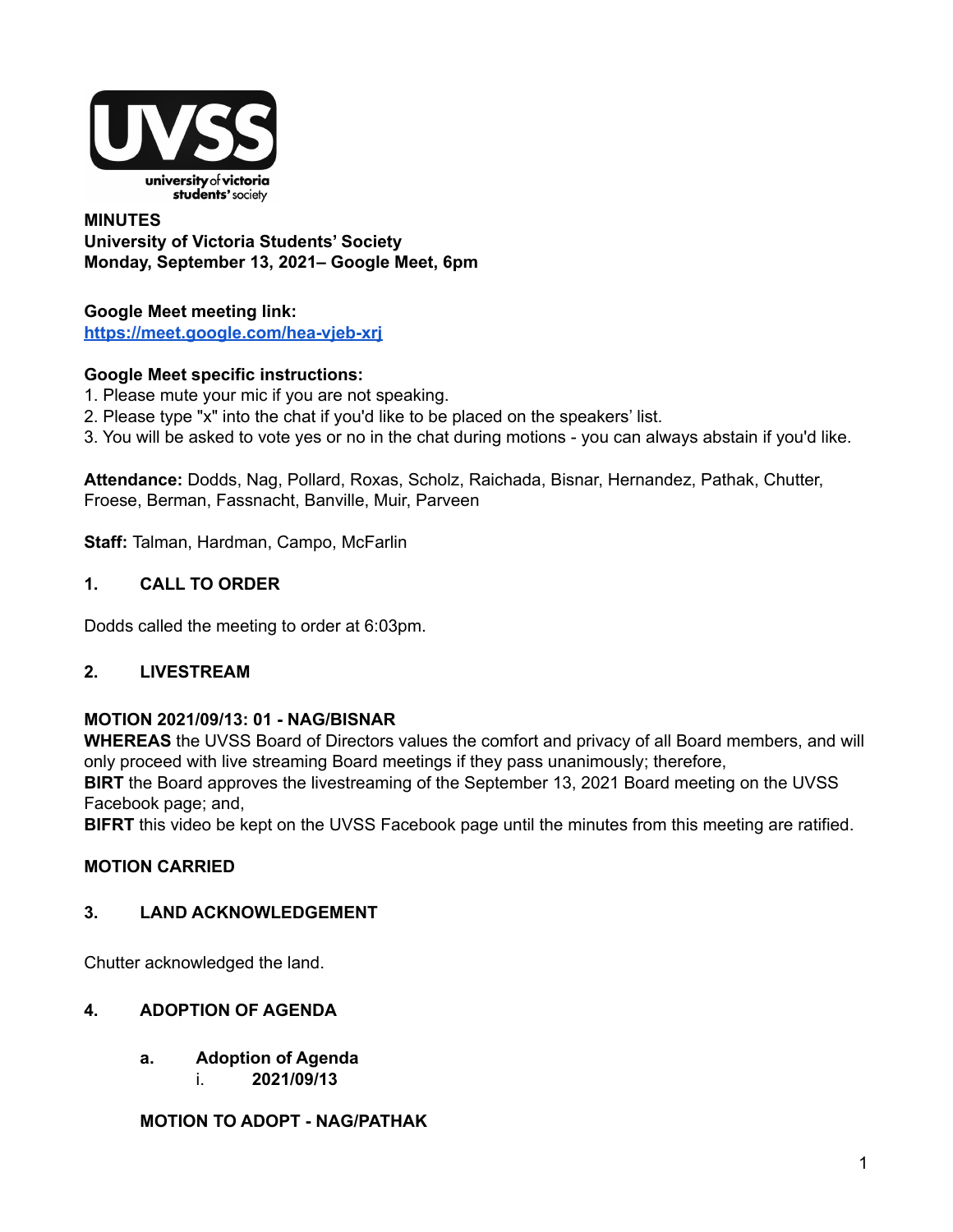**MOTION TO AMEND - ROXAS/POLLARD** To add Directors Reports **MOTION CARRIED**

**MOTION TO AMEND - NAG/BISNAR** To add Nag's motion to the Agenda **MOTION CARRIED**

**MOTION TO AMEND - HERNANDEZ/PARVEEN** To amend Hernandez's motions 01,02,03 **MOTION CARRIED**

### **MOTION CARRIED**

- **b. Adoption of Minutes**
	- i. **2021/08/30**

**MOTION TO ADOPT - FASSNACHT/BISNAR MOTION CARRIED**

### **5. PRESENTATIONS & ANNOUNCEMENTS**

- **a. PRESENTATIONS**
- **b. ANNOUNCEMENTS**
- **6. REPORTS**
- **a. EXCLUDED MANAGERS**

### **b. PORTFOLIOS**

- 1. Campaigns and Community Relations
- 2. Finance and Operations
- 3. Outreach and University Relations
- 4. Student Affairs
- 5. Events
- 6. International Student Relations

### **COMMITTEES AND COUNCILS**

- 1. Electoral
- 2. Executive Committee
- 3. Food Bank & Free Store
- 4. Peer Support Centre

#### **CONSTITUENCY ORGANIZATIONS & NSU**

- 1. GEM
- 2. NSU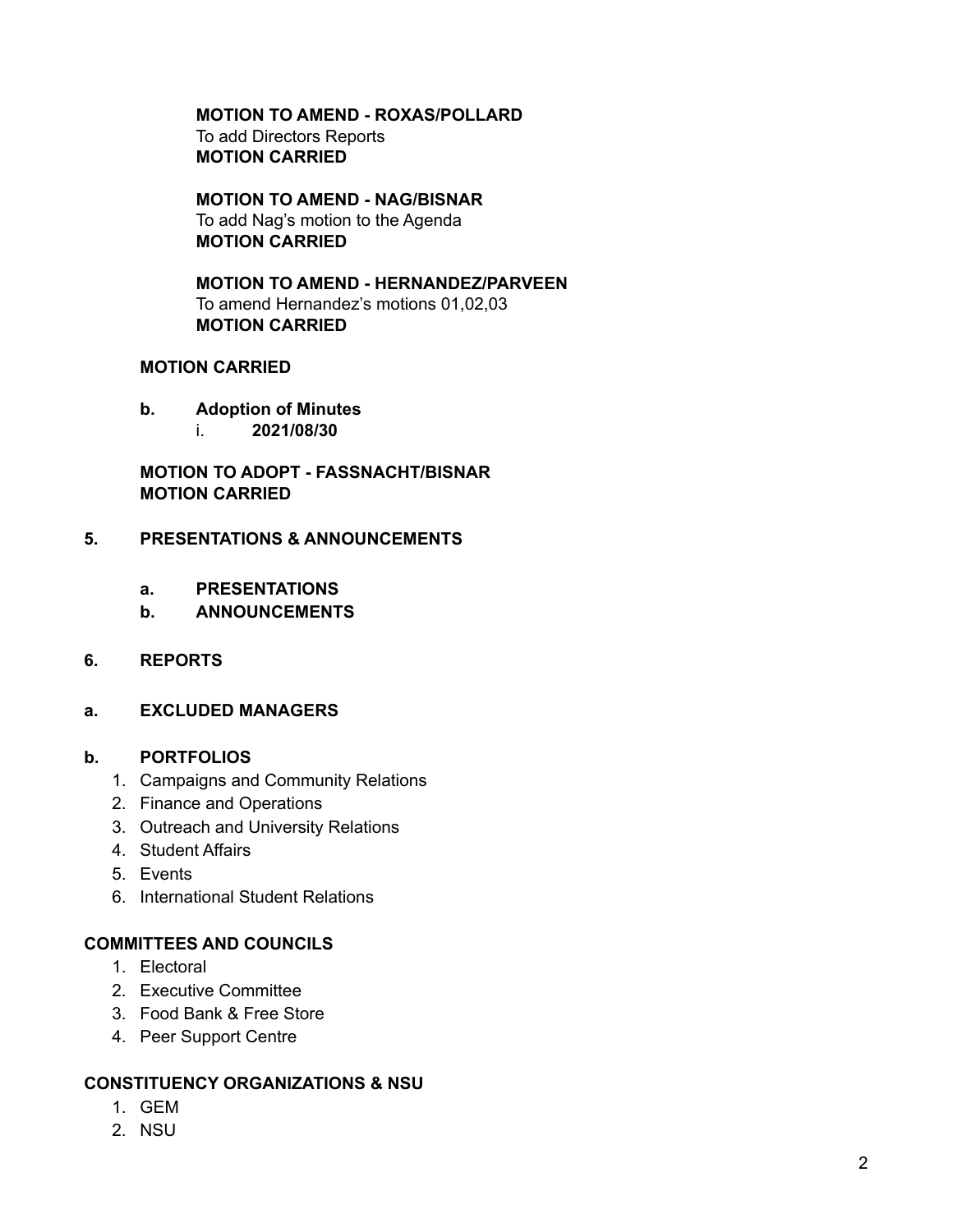- 3. Pride
- 4. SOCC
- 5. SSD

### **7. QUESTION PERIOD (15 mins)**

#### **8. EMAIL MOTIONS**

#### **9. MAIN MOTIONS**

#### **MOTION 2021/09/13: 01 - HERNANDEZ/SCHOLZ**

**BIRT** the following list of course unions are ratified and allocated their respective funding of \$227.19:

- Biochemistry and Microbiology Student Society
- Biology Undergraduate Society (BUGS)
- Bunch of Anthropology Students
- Bureau of Sociology Students (BOSS)
- Computer Music Course Union (CMCU)
- Economics Course Union
- EPHE PERKS Exercise, physical, health, education Course Union
- French Undergrads
- Greek and Roman Studies Student Association
- Health Information Science Course Union
- History Undergraduate Body
- Music Student Association
- Pacific Asian Student Society
- PHASERS
- PHSP Student Association
- Psychology Undergraduate Students (PUGS)
- Society of Geography Students
- Undergraduates of Political Science
- Underlings (Linguistic Course Union)
- University of Victoria Nursing Student Society (UVNSS)
- University of Victoria Student Music Educators' Association
- UVic Chemistry Student Society
- Uvic English Students' Association
- UVIC Germanic and Slavic Studies Course Union (UVIC GRSL)
- UVic Writing Undergraduate Course Union

### **MOTION TO OMNIBUS MOTIONS 01,02,03**

#### **MOTION 2021/09/13: 02 - HERNANDEZ/**

**BIRT** the following list of Special Project Grants are approved.

- Neurotech UVic \$500
- Victoria Association for Psychedelic Studies \$600
- Mental Health Awareness Club \$600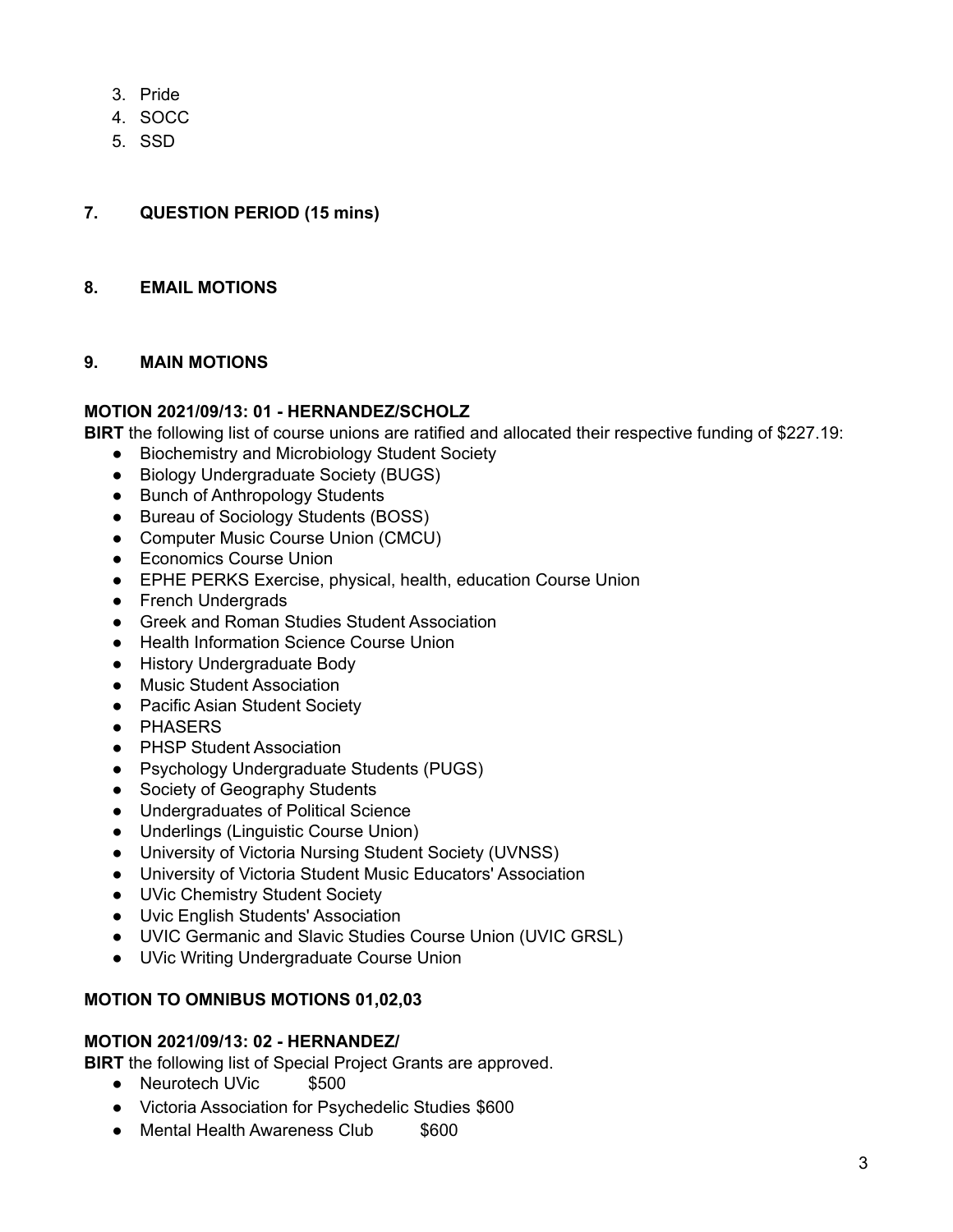- CSCE UVic Chapter 600
- Young Communist League 600
- UVic Concrete Canoe Team \$600
- ACI-UVic Student Chapter \$600
- CSCE UVic Chapter 600
- UVic Model UN Club 600
- Socialist Fightback UVic 600
- University of Victoria Formula Hybrid Team \$500
- Global Business Brigades \$600
- UVIC UNICEF \$600
- Global Medical Brigades 600
- UVic Tenant Action Group 600
- Students Above Stigma \$250
- $\bullet$  F & S Club 450
- UVic Chess Club \$600
- MEDLIFE University of Victoria \$450
- Global Engineering Brigade \$600
- UVic IEEE Student Branch \$600
- Global Business Brigades \$600
- UVic Formula Racing Electric600
- UVic Formula Racing 600
- Uvic Muslim Student Association 500
- Best Buddies UVic \$150
- AUVIC 600
- The Warren Undergraduate Review 600
- UVic Environment Engineering Club (UVEEC) 600
- Surfrider Foundation UVic Club \$500
- African and Caribbean **\$600.00**

## **MOTION 2021/09/13: 03 - HERNANDEZ/**

**BIRT** the following list\* of course unions are ratified and allocated their respective academic funding.

● Biochemistry and Microbiology \$1,550.00

## **MOTIONS CARRIED BY OMNIBUS ON MOTIONS 01,02,03**

## **MOTION 2021/09/13: 04 - ROXAS/PATHAK**

**WHEREAS** UVSS Bylaw 9.2 states that "Directors shall be permitted to take leaves of absence for a maximum of one [1] semester per term of office to facilitate co-op, work, or any school related activity that removes the Director from the Greater Victoria area"; therefore,

**BIRT** the Board approves a leave of absence for the Fall 2021 semester for Dhruvi Raichada.

## **MOTION CARRIED**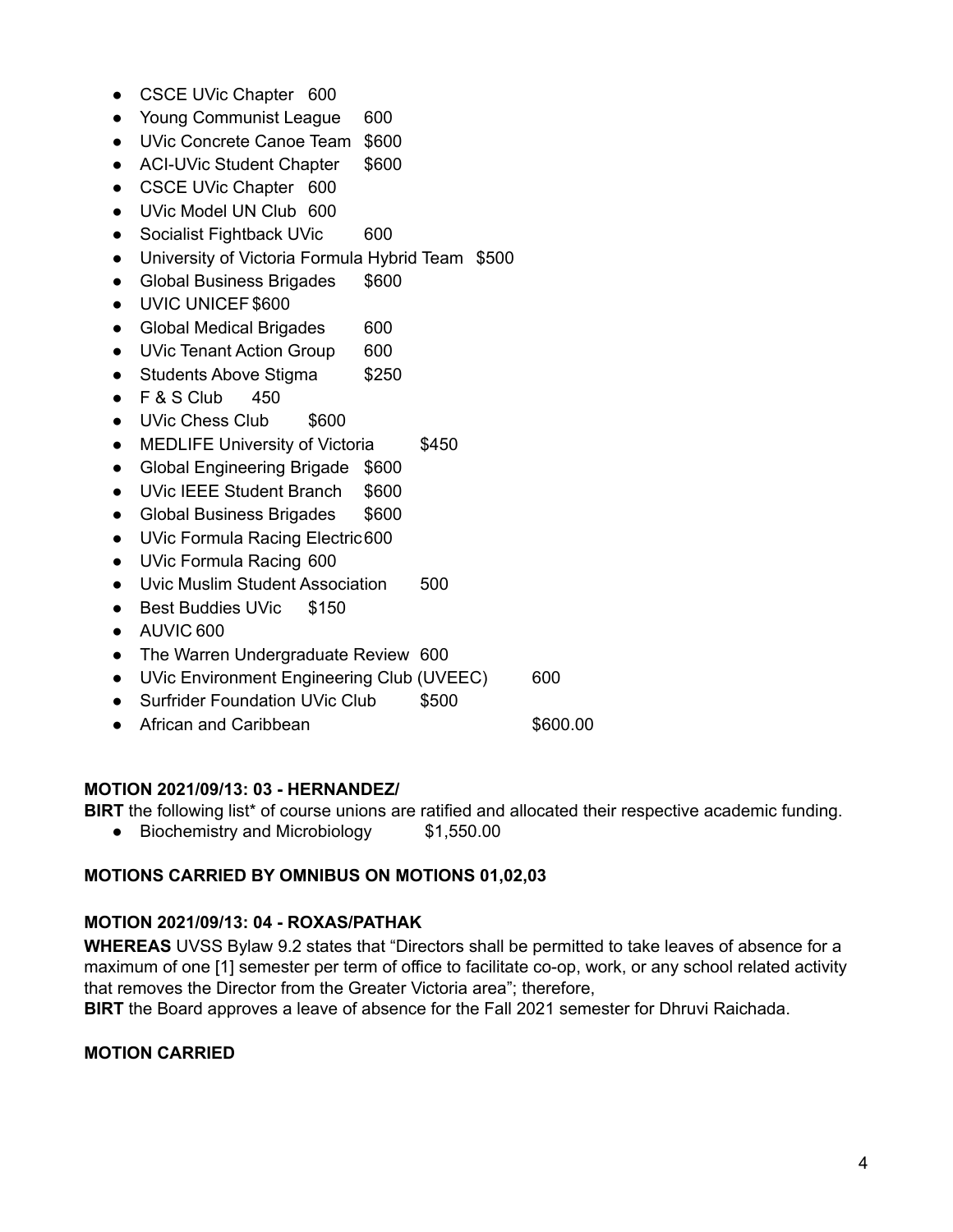## **MOTION 2021/09/13: 05 - NAG/FASSNACHT**

**WHEREAS** the Convocation Committee meets once per year and a student representative must be appointed for a term effected September 15, 2021, to September 15, 2022; therefore, BIRT the Board elects Marran Dodds as the undergraduate student representative on the Convocation Committee.

## **MOTION CARRIED**

#### **MOTION 2021/09/13: 06 - HERNANDEZ/PATHAK**

**BIRT** the following list of clubs are ratified and allocated their respective funding.

- **● Returning clubs with full funding of \$130.13**
	- Society for Indian Classical Arts (SICA)
	- Mercy Ship Waves Club
	- Victoria Association for Psychedelic Studies
	- Latinos Without Borders
	- Mental Health Awareness Club
	- UVic ASL Club
	- Cabaret Voltaire Diversions
	- University of Victoria Debate Society
	- UVic Stroke Awareness Association
	- VikeLabs
	- UVIC Pre-Optometry Club
	- UVic Ismaili Students Association (Uvic ISA)
	- UVic Crypto Club
	- Socialist Fightback UVic
	- UVIC Pre-Dental Club
	- UVic Women in Science
	- UVic Tenant Action Group
	- Hillel On Campus
	- UVic Harm Reduction
	- UVic F&S Club
	- Music Production Club
	- World University Service of Canada (WUSC) UVIC
	- UVic Formula Hybrid
	- UvicMTG
	- Uvic Tabletop RPG
	- Catholic Christian Outreach
	- Dogwood
	- Elect Her\*
	- UVic Chess Club
	- Community Cabbage
	- AERO
	- UNICEF
	- UVic IEEE Student Branch
	- Inter-Varsity Christian Fellowship Club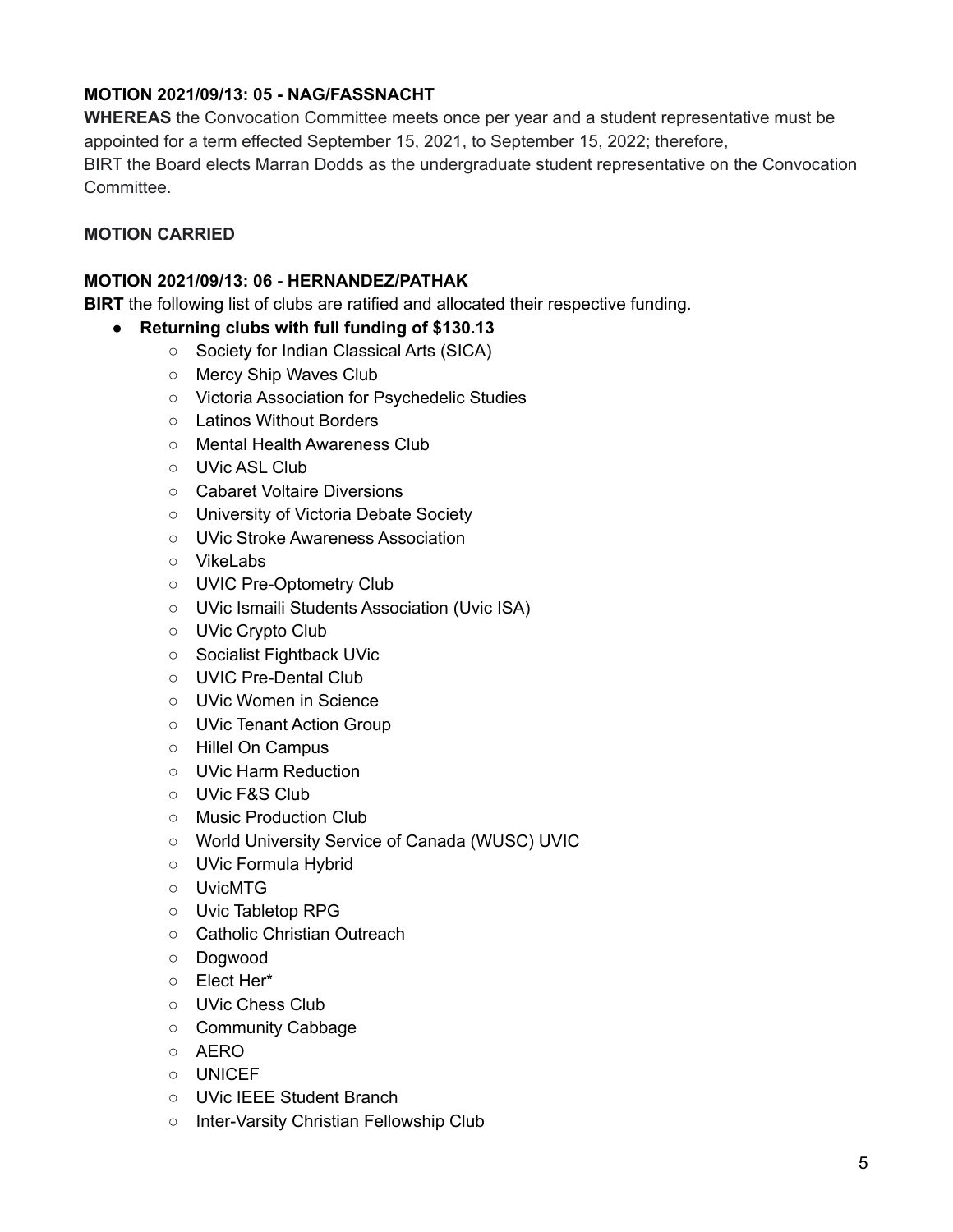- UVic Satellite Design
- Students Above Stigma
- UVic Longboarding
- UMANG UVic Indian Students' Association
- UVIC Model United Nations Club
- UVic Anime Club
- Ecological Restoration Club
- General Assembly of Students in Earth and Ocean Sciences
- Uvic Muslim Student Association
- UVic Niteshifters Toastmasters Club
- Best Buddies UVic
- Uvic Birdwatching Club
- The FentaNIL Project
- AUVIC
- The Wildlife Society UVic Chapter
- ACI-UVic student chapter
- Global Medical Brigades
- University Bible Fellowship
- History Undergraduate Body
- UVIC Girls off the Grid
- Global Engineering Brigade
- Global Business Brigades
- Poker Club
- UVic BC Young Liberals
- International Friendship Group
- UVic Photoclub
- Beer Club (UVic Wizards of Beer)
- UVic Rocketry
- The Warren Undergraduate Review
- UVic Environment Engineering Club (UVEEC)
- SUCO (STEM Undergraduate Consulting Organization)
- Drama and Musical Theatre Club
- UVIC Live Music Club
- Vikes Improv
- Leadership Through Diversity
- UVic Students for Literacy
- UVic League of Legends
- UVic Formula Racing Electric
- Young Women in Business
- UVic Formula Racing
- UVic Students Offering Support (SOS)
- University of Victoria Submarine Racing Club
- Photography Excursion Club
- Uvic Greens
- Surfrider Foundation UVic Club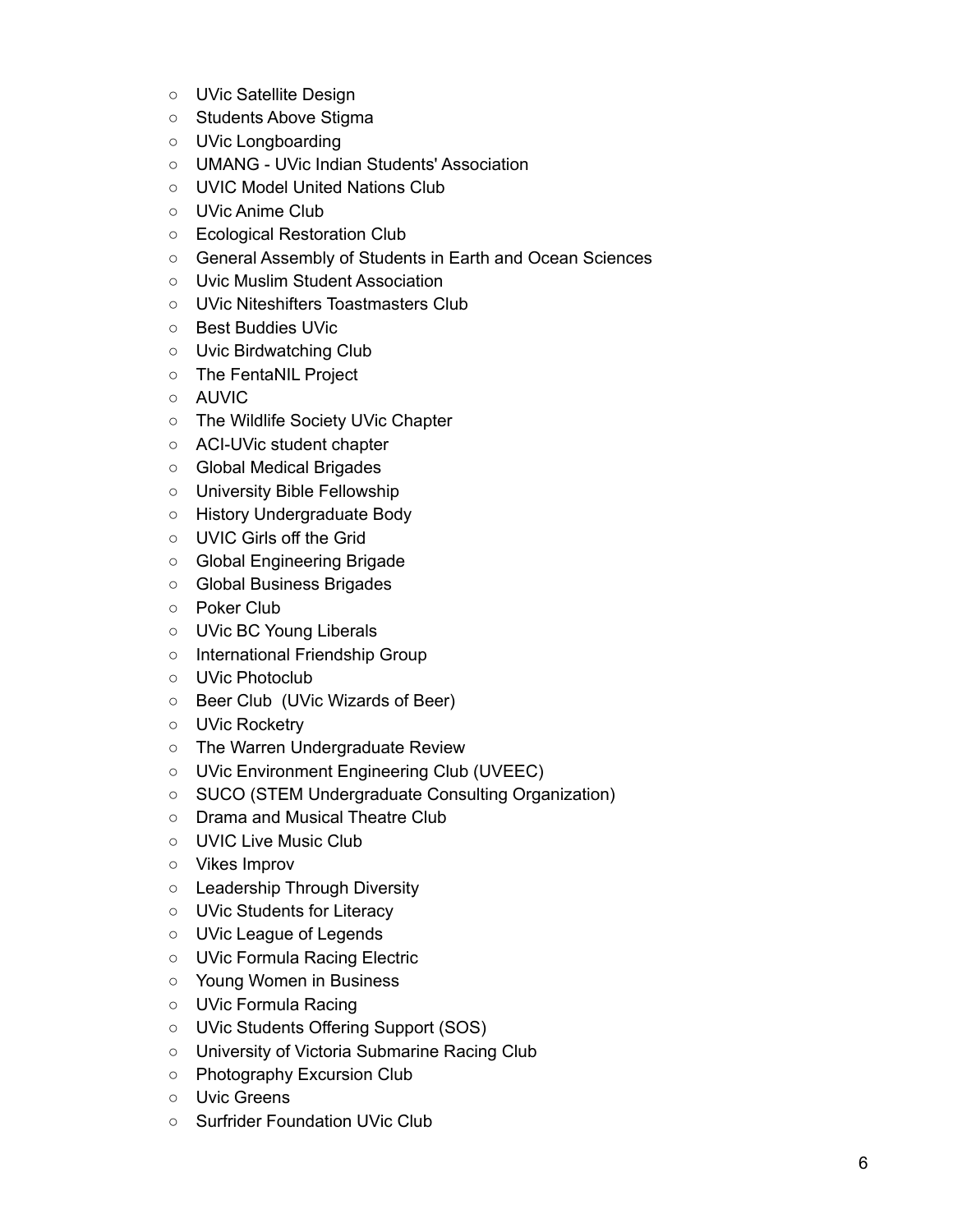- MEDLIFE UVIC
- UVic Guitar Club
- Her Campus at Uvic
- UVic SUP Club
- UVic Renewable Energy Club
- Association for Women in Math UVic Student Chapter
- Games Club
- UVic Entrepreneurship Club
- Medieval Club
- Rotaract Club of Victoria
- EPHE Peer Mentorship Program
- UVIC Investment Group
- UVic Ukrainian Student Society
- UVic Minecraft Club
- UVic Programming Club
- Uvic Blood4Life Club
- Inclusive Christians Club
- UVic Kpop Club
- Japanese Culture Club
- Hong Kong Student Association
- University Christian Ministries (UCM)
- Victoria Mandarin Toastmasters club
- UVIC WECS (Women in Engineering and Computer Science)
- UVIC NDP
- Chinese Student and Scholars Association
- **● Returning Clubs (Late, Half Funding of \$65.07)**
	- Uvic Game Dev
	- UVic Seismic (formerly "UVic EERI Student Chapter")
	- UVic Waterski Club
	- Satay Students Association
	- UVIC Pakistani Student's Association
	- UVIC Conservative Club
	- UVic Stem Cell Club
	- CSCE UVic Chapter
	- UVic Robotics
	- Uvic Astrophotography Club
	- UVIC CKI
	- ABS (Association for Baha'i Studies)
	- H4H
	- UVic CSGO/VALORANT Club
	- UVic Biomedical Engineering Design Team
	- University Of Victoria 4x4
	- UVic Pre-Vet Club
	- UVic Tamil Society
	- Engineers Without Borders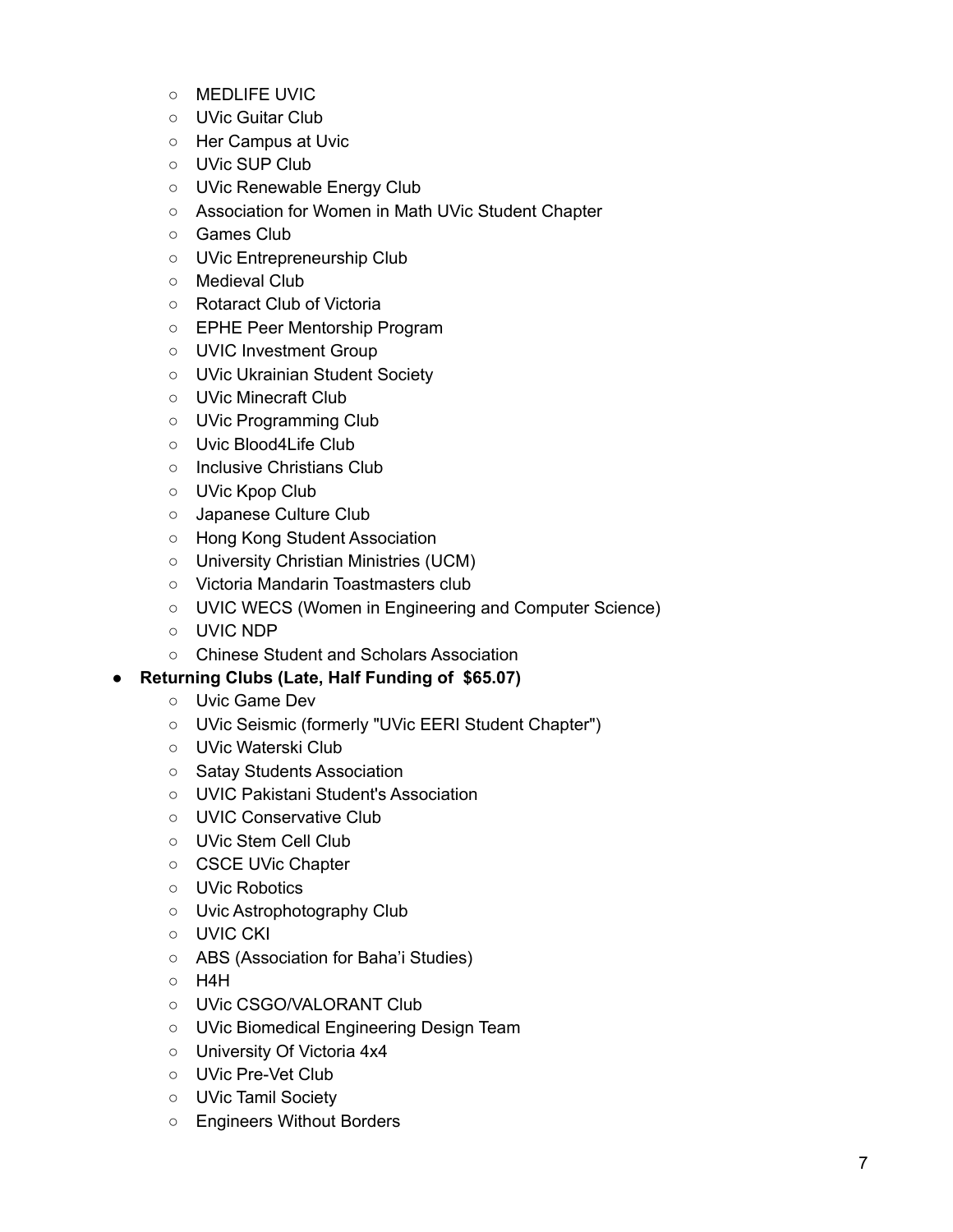- Neurotech UVic
- One For The World UVic
- TharAllah (Shia Muslim Society of Victoria)
- Visual Arts Student Association
- African Caribbean Student Association

## **● New Clubs (Half Funding of \$65.07)**

- UVic Mental Health and Wellbeing Club
- Uvic Data Structures and Algorithms Club
- UVic Boxing Club
- Hema, Uvic's Edge
- Recovery Club
- Society of Economic Geologists
- Cognitive Neuroscience Club (CNC)
- Curbside Farms
- UVic Mountain Bike Clubs
- UVic People of Neuroscience (PONS)
- University of Victoria Consulting Group
- International Student Services Club
- UVic Trad Music Club
- Product Management Club
- UVic Turkish Student Society

### **MOTION CARRIED**

### **MOTION 2021/09/13: 07 - HERNANDEZ/SCHOLZ**

**BIRT** the following list of clubs are ratified without funding.

- Amnesty International UVic
- Cognitive Neuroscience Club (CNC)
- Community Cabbage
- General Assembly of Students in Earth and Ocean Sciences
- Inter-Varsity Christian Fellowship Club
- Mercy Ship Waves Club
- Recovery Club
- Product Management Club
- The FentaNIL Project
- UVIC Live Music Club

### **MOTION CARRIED**

### **MOTION TO MOVE IN CAMERA - FASSNACHT/NAG**

The meeting moved in camera at 6:45pm. **MOTION CARRIED**

- **10. IN-CAMERA**
	- **a. Legal**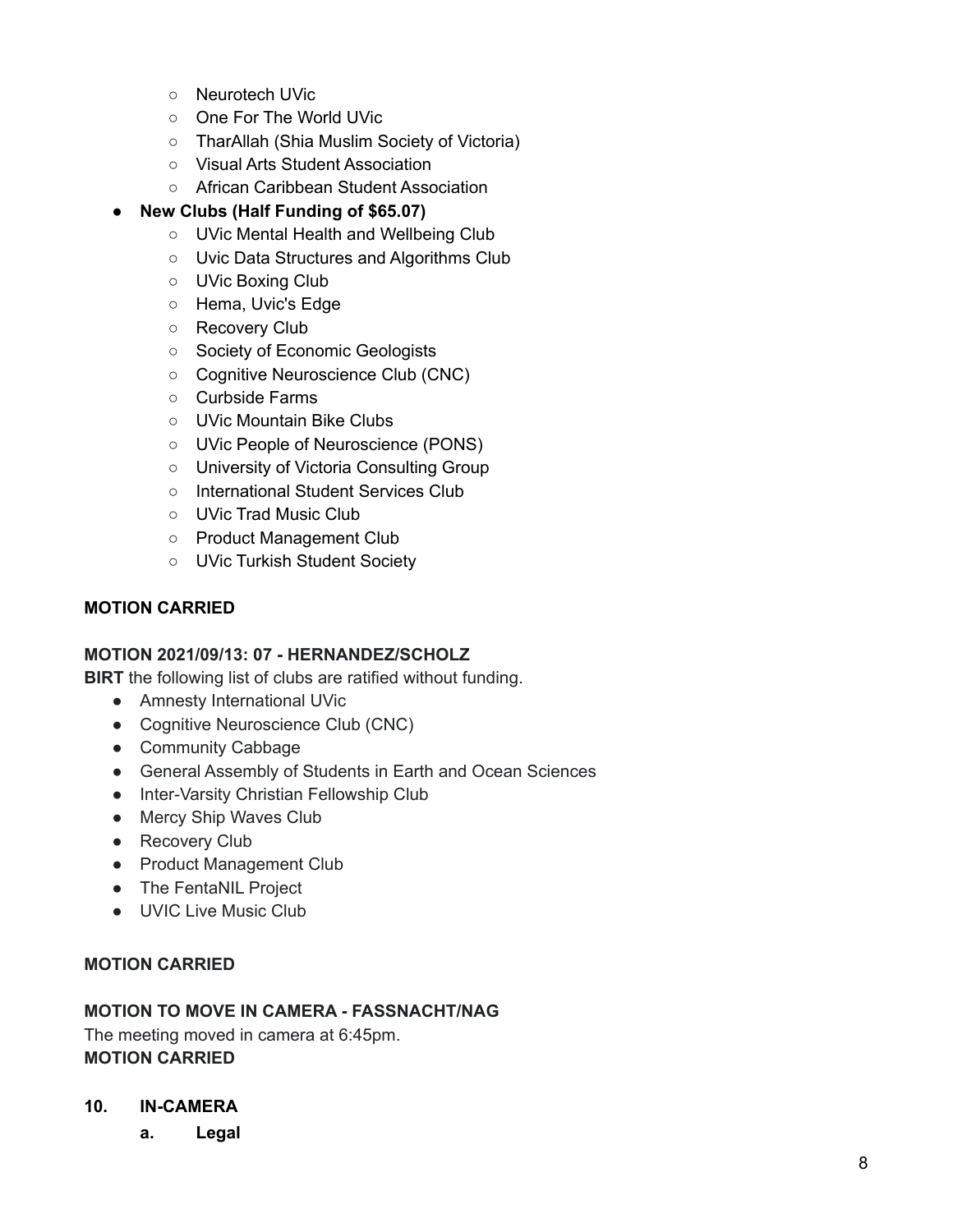## **b. Personnel Committee Report**

# **MOTION TO MOVE OUT OF CAMERA - POLLARD/HERNANDEZ**

The meeting moved out of camera at 6:51pm. **MOTION CARRIED**

### **11. MEETING TIMES**

**The next meeting scheduled by the Board of Directors is: Monday, September 27, 2021** on Google Meet (online).

### **12. ADJOURNMENT**

## **13. BOARD DIRECTORS' REPORTS**

### **Marran Dodds (92.75 hours)**

- *Committees/Meetings*
	- Outreach Portfolio
	- UVSS Board Meeting
	- Leads Meeting
	- Executive Meeting
	- Meeting with Jim Dunsdon re Housing
	- Events Committee
	- Meeting with GSS re MSP
	- Member Outreach Committee
	- Events Committee
	- UVSS/UVic Operational Relations Committee
- *Ongoing Projects/Collaborations*
	- CKO/Fall Outreach
		- Met w/ Kathleen to plan UVSS 101 Presentation
		- Insta content w/ Food Bank + Free Store
		- MarComm Planning Meetings
		- Organized SWAG for tables, messaging, misc planning
		- Meeting with OSL
		- Organizing, planning, misc. Meetings!
	- CKO
		- Tabling, organizing SWAG, attending events, planning, set-up/take-down
	- Clubs + Course Union Days
		- UVic Takeover planning
	- Housing Advocacy
		- Prepping for media interview
		- Media Interview with CBC Radio
		- Phone calls with UVic Administrators
		- Planning messaging for Instagram Live
- *Administrative and Other*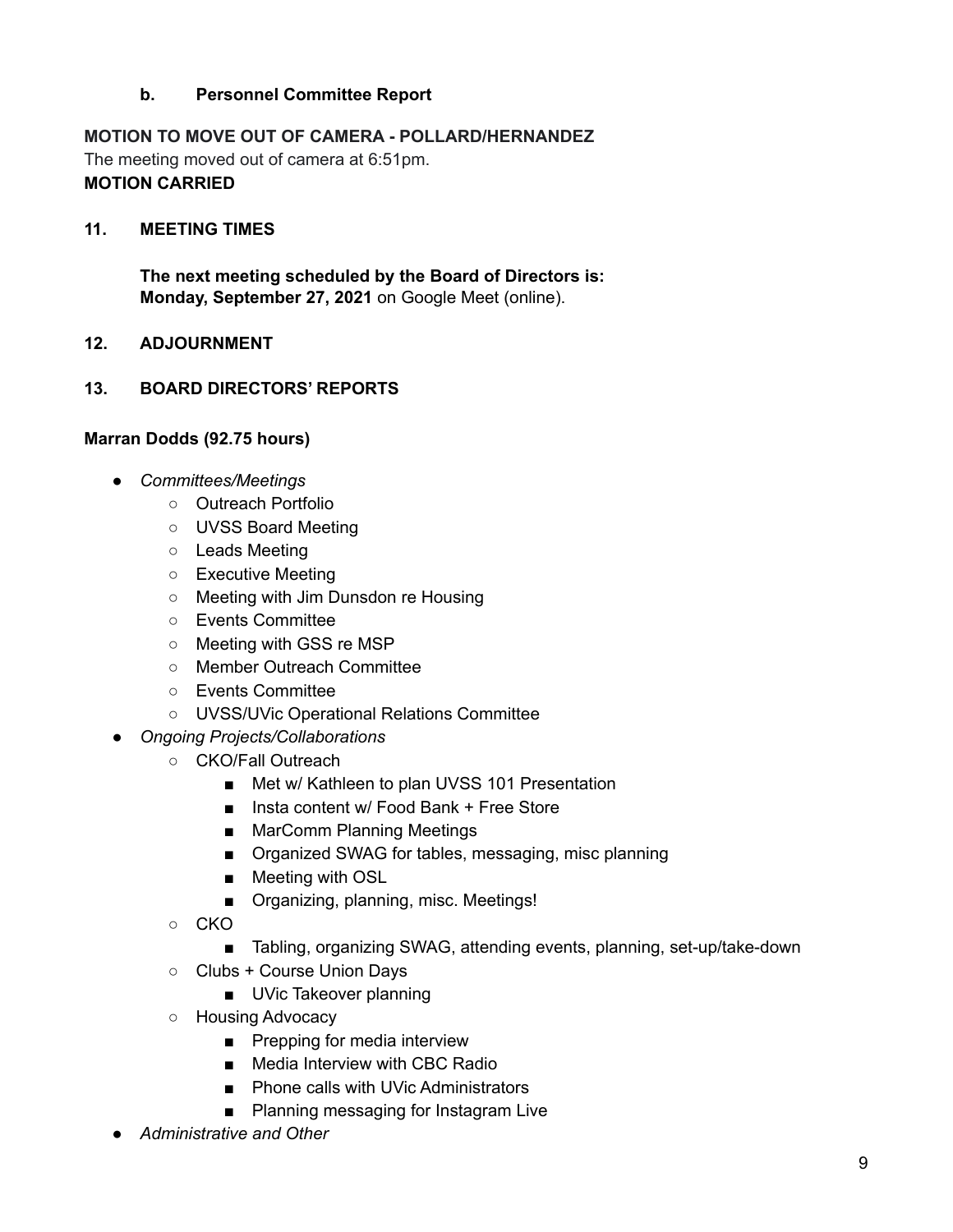- Emails, administration, and organizing
- Research on housing crisis & advocacy
- Scheduling meetings with UVic Admin
- Creating polls to find meet times
- Classroom talks

## **Mariel Hernández (95 Hours)**

- Orientation, Meetings and Training
- Campus Kick Off Tabling
- Committee Meetings
- Hiring
- Prepped, reviewed and posted AVP Outreach Coordinator Position (4 hours)
- Attend and prep for Vice-President and Provost HIring Committee Sep 10 (2.5 hours)
- Administration
- Cheque Requisitions, and cheque signing (5 hours)
- Emails
- Club and Course Union Council Planning
- Clubs and Course Union Days

# **Robin Pollard (69 hours)**

General:

- Emails and admin
- Committees
- Check in's and meetings

Federal Election 2021

- Videos
- Organizing
- Research/ elections canada info stuff
- Emails to Res admin services (trying to get FRes students and CL's involved)

**SaferUse** 

● Volunteer outreach

Community Engagement

● Budget brief meetings with other student societies

CKO

- Tabling in front og SUB
- Set up/ take down for tabling
- Organizing
- Volunteer coordination
- Pancake breakf
- Movie in the quad
- Bands on the roof
- Thunderfest
- Random running around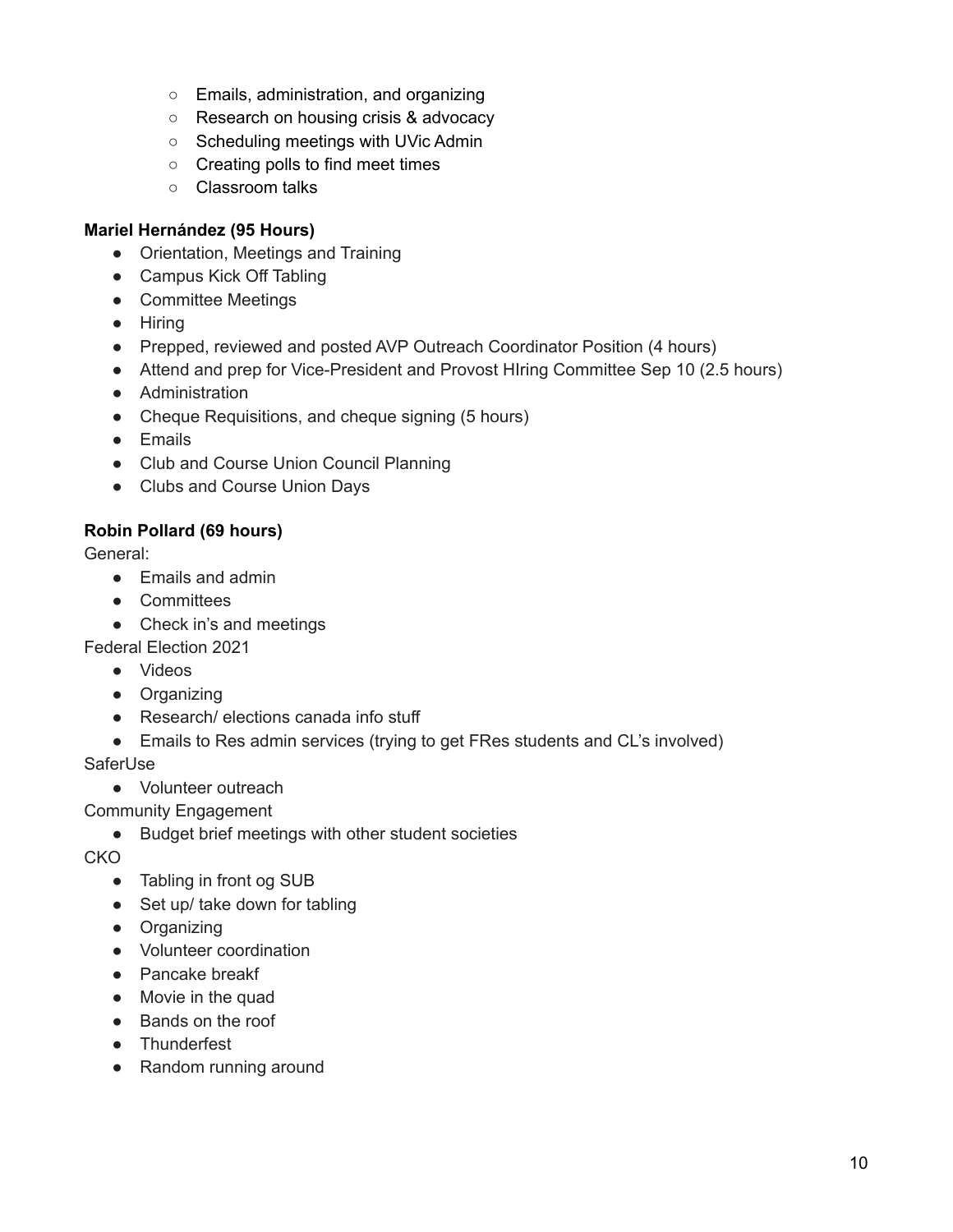# **Q Roxas (105.75 hours)**

*Admin (9.5)*

- Responding to emails, inquiries, conversations, messages, requests incl. arranging agendas, checking schedules, updating calendars, liaising information and requests to appropriate team members, etc.
- Catching up on emails after being on holiday!
- Arranging with vendors, stakeholders, partners, sponsors, collaborators for back-to-campus events

## *Meetings & Committees (16.5)*

- FBFS Committee
- Leads
- Leads Daily Check Ins
- Exec
- Meeting with CC
- Meeting with Mariel and Katie
- Events Committee
- Meeting with Relevant Excludeds and Staff re Hot Lunch
- Operational Relations
- Meeting with Liz

*Events Portfolio (72.75)*

CKO

- Writing SM captions
- Sending out outreach and graphics to CKO partners
- Reaching out to vendors and bands to finalize details for the event
- Outreach planning
- Tabling
- Orientation
- Coordinating volunteers, calling, filling in for, etc.
- Primary point of contact for vendors, volunteers, organizers, stakeholders, etc.
- MC'ing/hosting
- Setting up and taking down equipment
- Filming + closed captioning videos up to UVSS standards + policies for IG and FB (thunderfest, CKO, etc.)
- Running CKO events overall and everything that entails
- *OneCard Advocacy*

*CCU*

● Assist Mariel with CCU days planning, outreach plan, equipment booking, etc.

*Shift Our Campus*

● Filming for survey posts

# **Dipayan Nag (77 hours)**

● Internal Meeting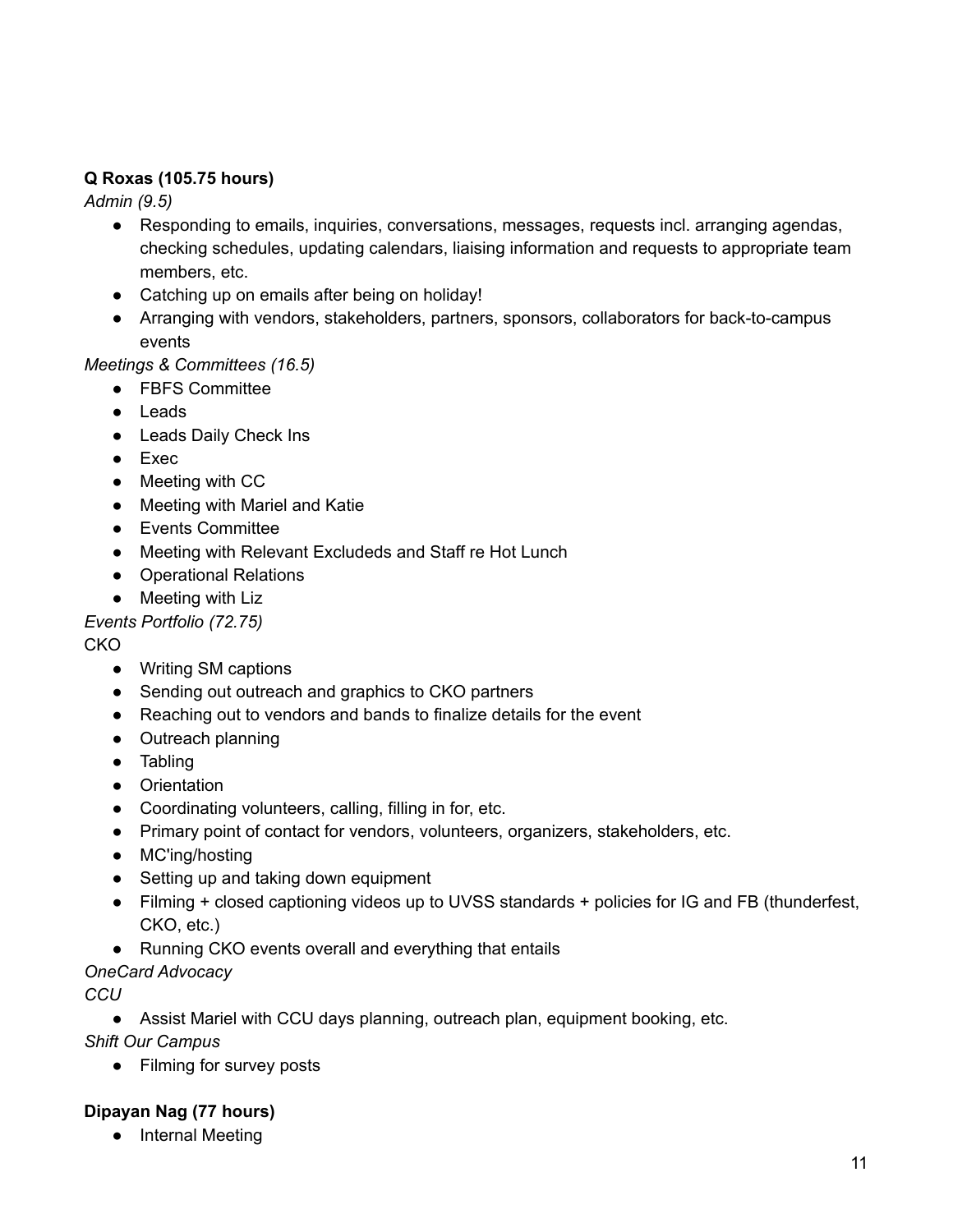- o Leads Meeting
- Meeting with Comms
- Board and Committee Meetings
	- Executive Committee
	- Operational Relations
- External Meetings
	- Meeting with EVO
	- Meeting with Uber
	- o Senate Committee Meeting
- Portfolio Work
	- o Budget reviews
	- Meeting with Electrigo
- Other Administrative and Misc tasks
	- Emails and questions
	- Tabling for CKO
	- U-PASS Appeals

### **Joshua Fassnacht (34 hours)**

- PSC Committee (1 hour)
- ISR Portfolio (4 hours)
- $\bullet$  JF+JG+DF (1 hour)
- $\bullet$  JF+SP (1 hour)
- $\bullet$  JF+DN (.5 hour)
- General Admin/Project Planning (3 hours)
- Global Community (8 hours)
- Check-In  $(1 hour)$
- Explore our Campus (7 hours)
- Access 4 All (1 hour)
- Working Group (1 hour)
- $\bullet$  CKO (4 hours)
- Vendor Fair Tabling (4 hours)
- Thunderfest Tabling (1 hour)
- Member Outreach Committee (1 hour)
- Campaigns Committee (1 hour)
- Finance

### Kathleen Banville (14.25 hours)

- aug 30 meetings .5 hour
- aug 31 meetings .5 hour
- sept 2 meetings .5 hour, policy work .75 hour
- sept 3 food bank 2 hours
- sept 5 tabling 2 hours
- sept 7 tabling 1.5 hours
- sept 8 pancakes 1.5 hours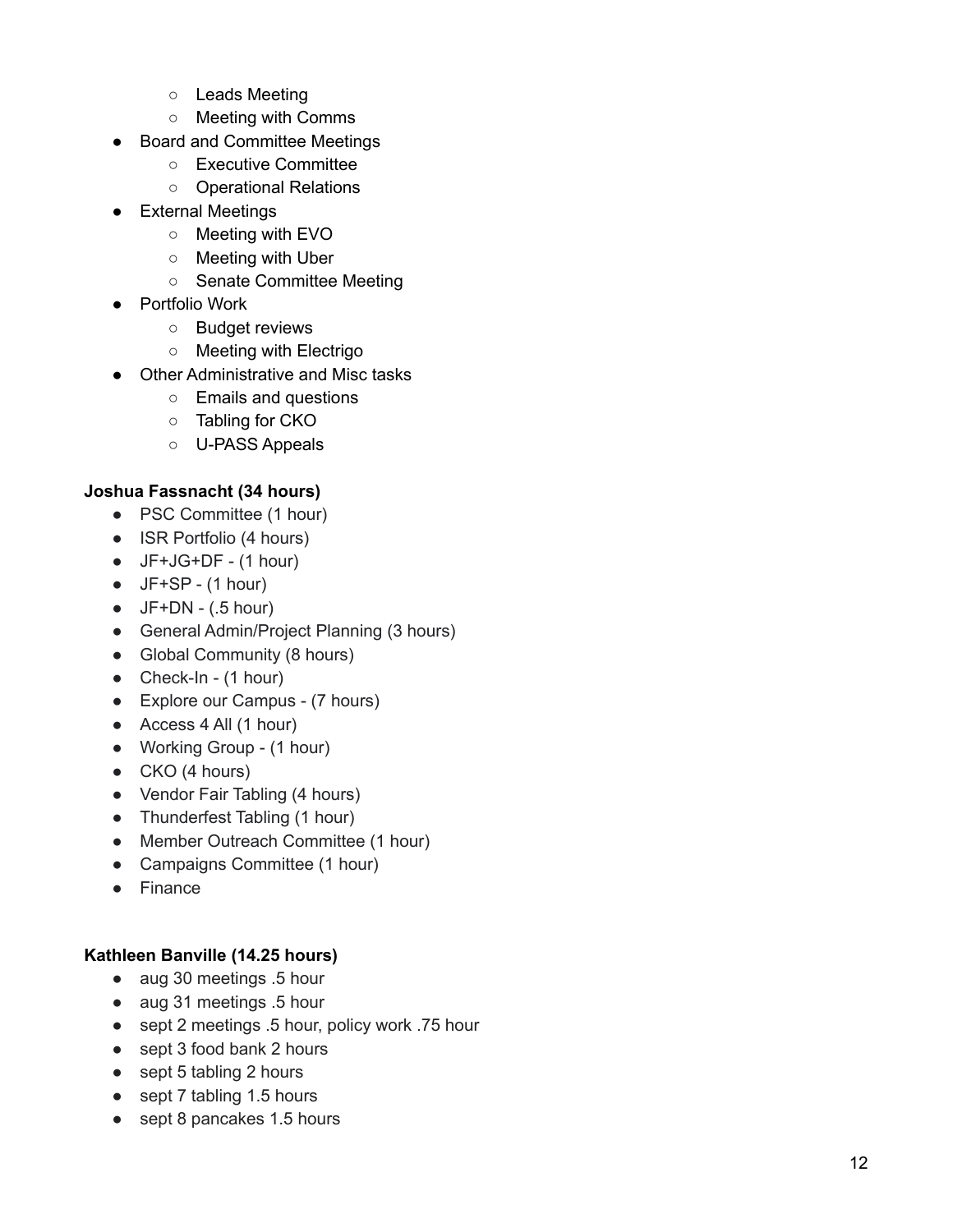- sept 9 food bank 1.5 hours
- sept 10 tabling 1.5 hours, UVSS presentation .5 hour, thunder fest tabling 1.5 hours

## **Rowan Froese (11.5 hours)**

- Move-In Day 3 hrs
- Pancake Breakfast 3 hrs
- $\bullet$  MITQ 1 hr
- $\bullet$  BOTR 1.5 hrs
- Thunderfest 2hrs
- Other 1 hr

## **Nigel Bisnar (12 hours)**

- Tabling for res-move in (4hrs)
- Tabling for CKO (2hrs)
- Pancake Breakfast flipping, cleaning and tabling (3hrs)
- Movie Night set up crew (3hrs)

## **Deborah Berman (14 hours)**

- Residence move in day (3.5 hours)
- CKO tabling (5.5 hours)
- Pancake breakfast (4 hours)
- SCARTA (1 hour)

## **Owen Taylor (2 hours)**

• Movie on the quad set up: 2 hours

## **Shilpa Parveen (6 hours)**

- Pancake breakfast [2 hours]
- tabling two days [3 hours]
- Move in day [1 hour]

# **Kritika Gupta (13 hours)**

- Mental health workshop prep (3hrs)
- CKO vendor fair (8 hrs)
- Move In Day tabling (2 hrs)

## **Kishal Scholz (6.75 hours)**

- Correspondence (0.75 hours)
- Events Committee (0.5 hours)
- $\bullet$  CKO (2.5 hours)
- Vendor fair (3 hours)

# **Dhruvi Raichada (2 hours)**

• CKO tabling (2 hours)